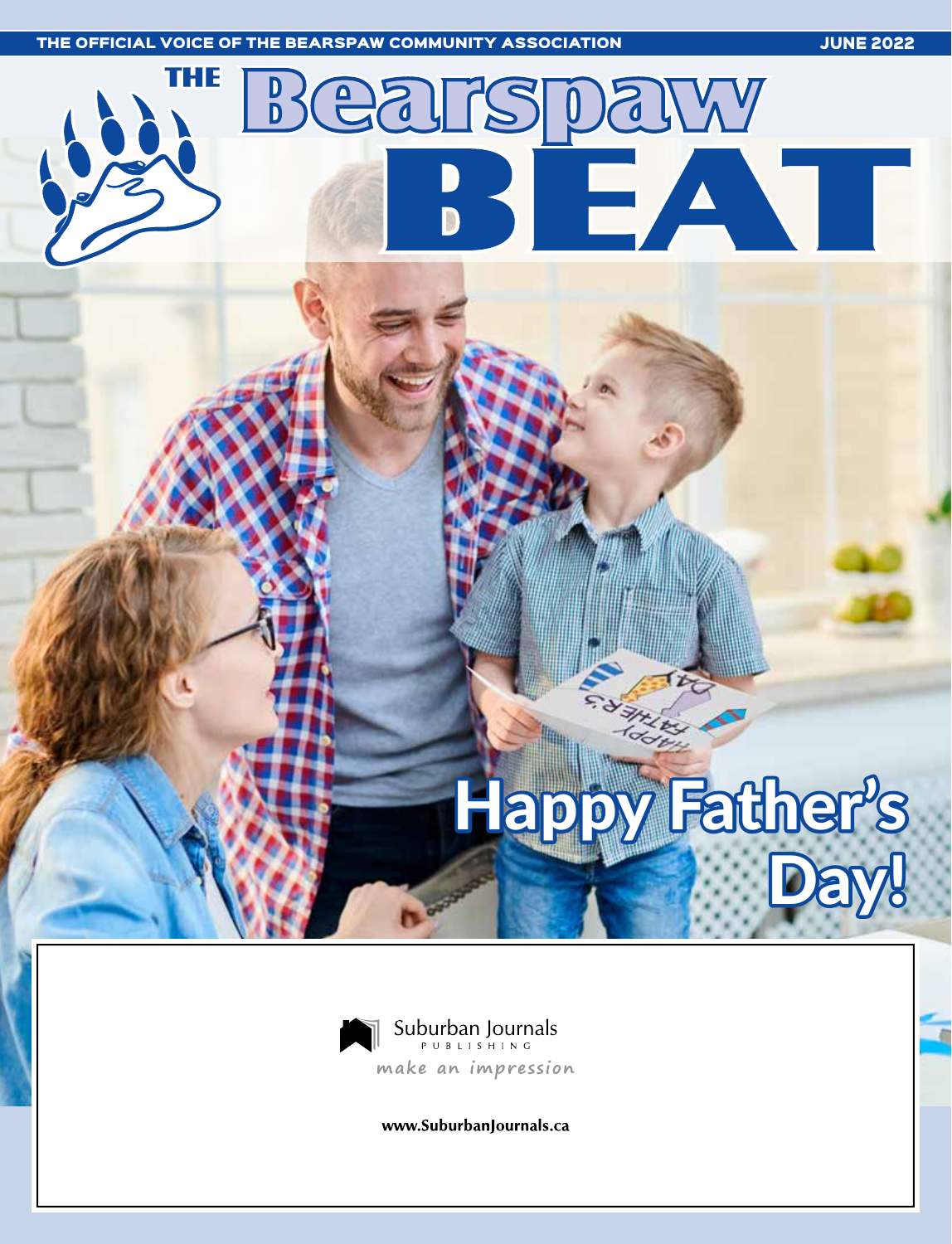#### Bearspaw **COMMUNITY ASSOCIATION**

**Tel: 403-239-1502 Fax: 403-239-4668 programs@bearspawlc.org www.bearspawlc.org**

253220 Bearspaw Rd., Calgary, AB T3L 2P5

**Hours: Mon - Fri, 8:00 a.m. – 5:00 p.m.**

#### **Board of Directors**

| <b>Community Contacts</b> |  |
|---------------------------|--|
|                           |  |
|                           |  |
|                           |  |
|                           |  |
|                           |  |
|                           |  |

#### **Administration: 403-239-1502**

Creative Expressions Dance Academy (CEDA).........................................403-809-6931

#### **Elected Officials**

| <b>County Councillor:</b> |  |
|---------------------------|--|
|                           |  |
|                           |  |

#### **Editor & Article Submissions:**

| . |  |
|---|--|

#### **Advertising Sales:**

|--|--|

The ad booking deadline is the 14th of the month prior to the distribution month.

This publication is published 12 times a year by Suburban Journals Publishing and delivered to residents by Canada Post. This publication is also available for pickup at the Bearspaw Lifestyle Centre. Please note: the information and opinions in this newsletter are subject to change, and do not necessarily represent the opinions

of the publisher or editor. Content contained in this publication may not be reproduced without the written consent of Suburban Journals Publishing. The information herein is believed accurate but not warranted so. Any advertisements, home businesses, babysitters & nannies, or other parties listed in the Bearspaw Beat should not be interpreted as recommendations or endorsements by the editor or the publisher.



Suburban Journals PUBLISHING make an impression

Suburban Journals publishes community newsletters for: Bearspaw, Rocky Ridge / Royal Oak, Scenic Acres, Silver Springs, Tuscany, Valley Ridge, Varsity in the NW; Skyview Ranch (including Redstone) in the NE

> For the best return on your advertising dollar, call Pam today at 403-880-1819 or email Pam@SuburbanJournals.ca

> > www.SuburbanJournals.ca

### **In Our** Community

# Article Submissions



In order to continue to feature locally focused sto<br>I of interest to your community, we need you, the n order to continue to feature locally focused stories readers, to send us articles and suggestions on The Bearspaw Beat.

Do you want to thank a neighbour or recognize a contribution to your community? Have you or someone you know done something exciting that you think others would like to read about—such as a great trip? Do you have an interesting story about growing up in Bearspaw? Then, we want to hear from you!

#### Article Guidelines:

- Articles must be e-mailed to: thebeat@bearspawlc.org by the 5th of each month for publication in the following month's issue;
- Articles should be between 200 to 450 words in Microsoft Word format; images in jpeg format at a resolution of at least 300 dpi;
- Articles cannot promote a particular company or product to the exclusion of others, or include logos or contact information;
- Article credit may include the contributor's name and general description of expertise; and
- The editor reserves the right to edit articles before publication without getting approvals from the author.

Thank you!

#### *Karla Smit*

#### Disclaimer:

*The Editorial staff reserve the right to edit submissions to the Bearspaw Beat.*



– Mae West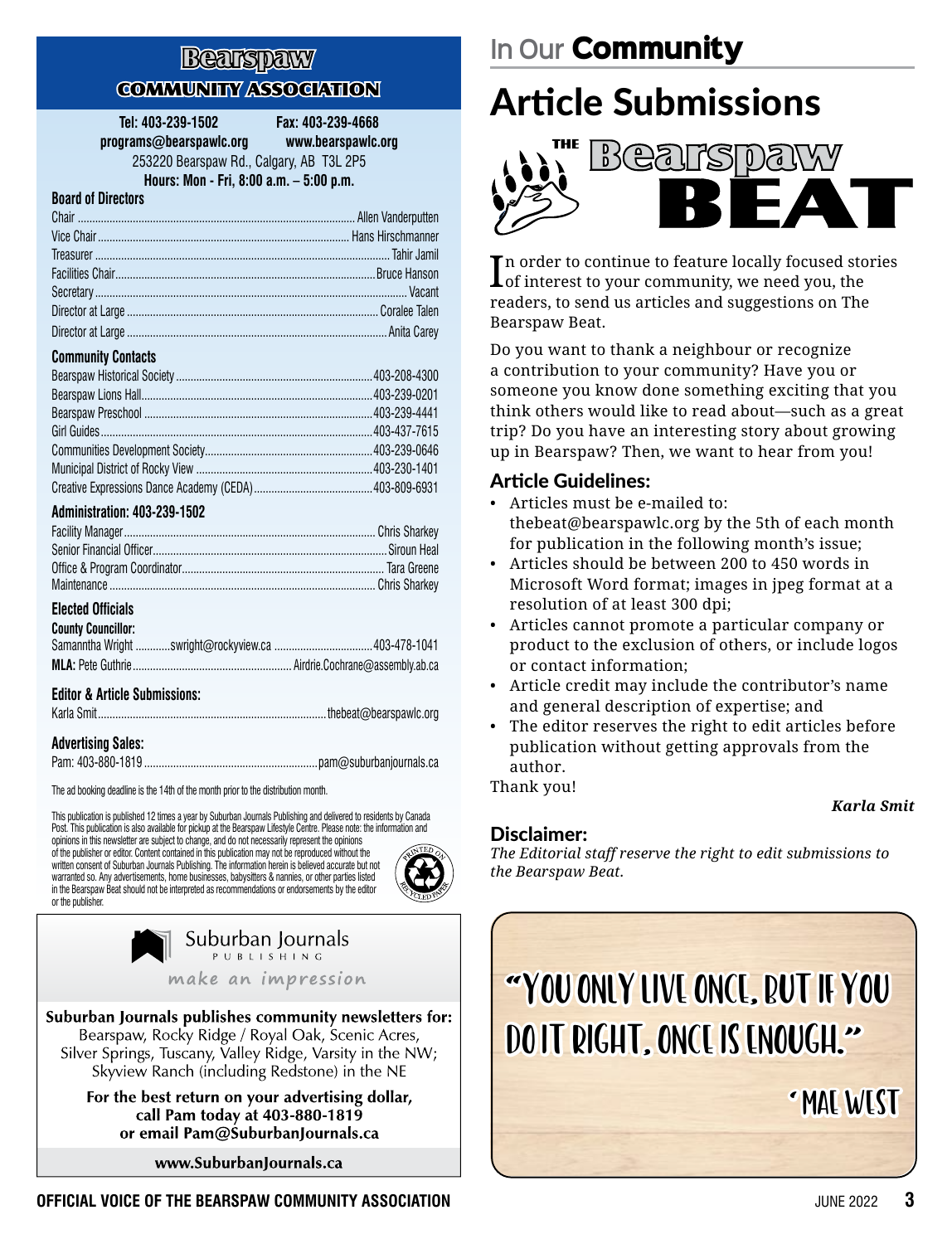# Bearspaw Lifestyle Centre Programs & Events

### Art Hive at Bearspaw

#### As the saying goes: "time flies when you're having fun!"

June marks the sixth month that the Art Hive has been<br>Jopen, and over this time we have definitely had some open, and over this time we have definitely had some fun! The Art Hive was created to provide a space for everyone to meet, catch up, and take a break from the day and to explore their creative side. The community response has been overwhelmingly positive and it has been great to see kids and grown-ups alike in the space, making friends and making art. It was especially nice to hear one grandfather, as he was painting, exclaim out loud "this is so relaxing!" Kids who had never before met became friends and made plans to meet "next week at the Art Hive" capturing the spirit of what the community art studio is all about.

And there is so much creative talent out there! Generous donations of materials and supplies were put to great use. Who knew that a cardboard box could become a miniature lemonade stand or park playground? The sheer amount of awesome artwork is amazing... kids are proud of their creations and keen to ask that it be displayed on the wall, where it inspires others to try something new. The Art Hive was excited to participate in the preschool's Art Gala, making tissue paper flowers (sometimes whole bouquets) with the students and their siblings. Our workshops have been a fun exploration of famous artists, and art techniques. A bit messy at times, but who doesn't like to get messy now and then? Each Tuesday through Thursday, the Art Hive becomes an afterschool gathering place, and the place is buzzing.

The Art Hive will be closed for the summer holidays, but we have lots of fun in store before then! In June, there are more creative workshops to take part in... and we will end the month and say good bye for the summer with a very special workshop. Talking about the importance of community, and what makes the Bearspaw community so special, we will create a mural to be displayed outdoors, and enjoyed all summer long! It's a big project that will take lots of creative minds to come together so we would love to see as many kids as we can to make this gift for the community! Workshop information and registration can be found on the Bearspaw LC website.

*Valid Memberships are needed to register for all programs. Please check the website for updates to your membership renewal. www.bearspawlc.org.* 



Lastly, thank you to the community for embracing the Art Hive. It's been such a pleasure getting to know you. Keep making stuff, ok?

#### *Vanessa*

### Art Workshops

#### **FOCUS ON THE ARTIST: FRIDA KAHLO**

Let's explore the dramatic and vibrant artwork of Frida Kahlo! In this workshop, we will make a self-portrait inspired by Kahlo's dreamlike portraits of herself. Ages 6-13 Monday, June 6th 3:15-4:45pm • \$25

#### **FOCUS ON THE MEDIUM: CLAY!**

In this workshop, we will work with air-drying clay to see what amazing things we can create... bowls? Beads? Wall art? Join us and explore the tactile world of clay. Ages 6-13 Monday, June 13th 3:15-4:45pm

• \$25

#### **FOCUS ON FUN: SOCK PUPPETS!**

This workshop is very "hands-on"! Kids will draw pictures of creatures, animals, or aliens and then see how they can turn their drawing into a sock puppet with personality! Ages 6-13 Monday, June 20th 3:15-4:45pm • \$25

#### **FOCUS ON COMMUNITY: MURALS**

Let's leave a legacy! In this special workshop, we will talk about the art of murals and graffiti... when is it right and when is wrong? Together we will work on a largescale mural work to be displayed outdoors at the BLC. (Please note: if we can't finish the project in the time allotted, we might try to arrange a second meeting) Ages 6-13

Friday, June 24th 2:15pm-3:45pm • \$25

"Life is not a problem to be solved, but a reality to be experienced."

- Soren Kierkegaard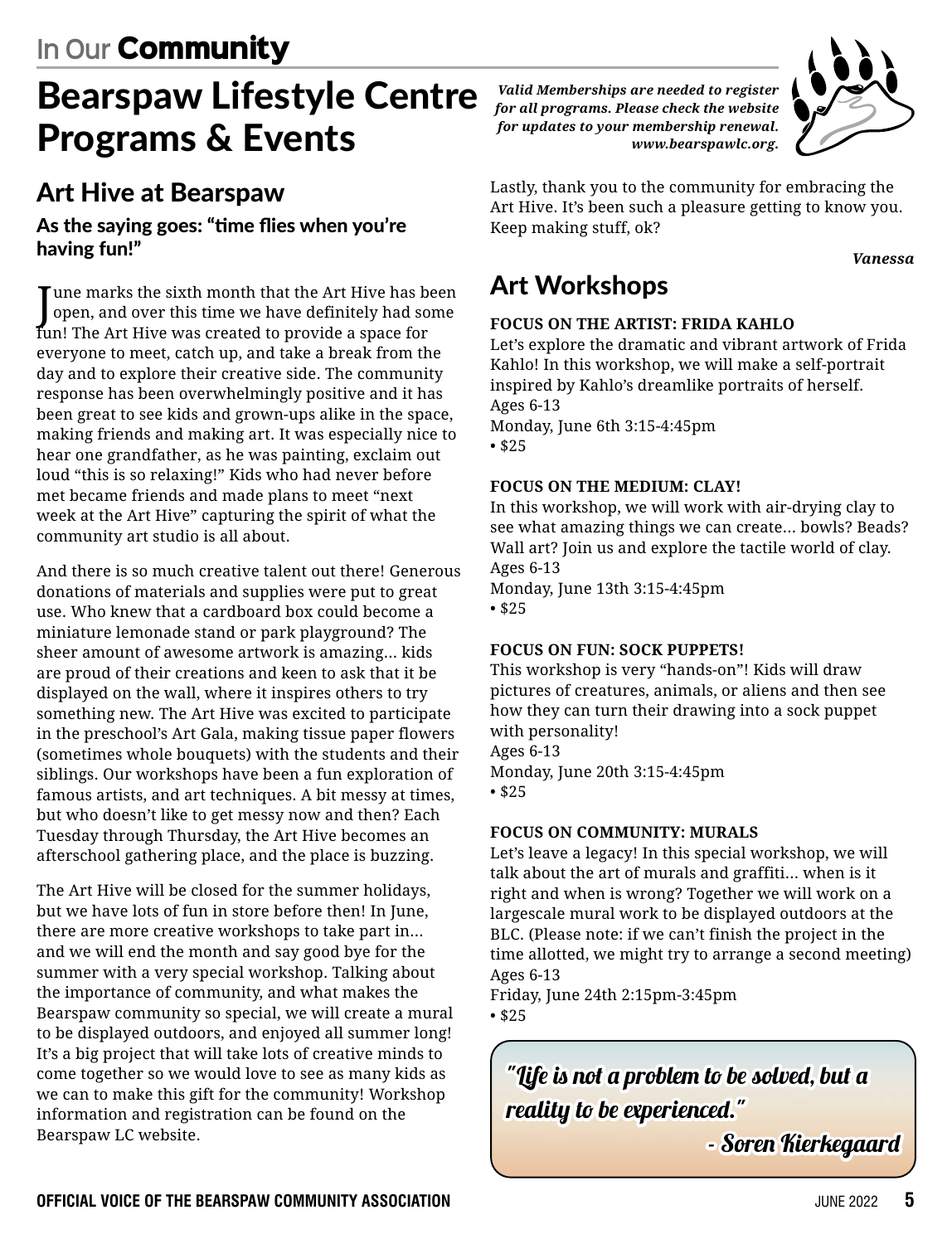# Bearspaw Lifestyle **Centre Programs & Events continued**



### Adult and Youth Programs

**Go to www.bearspawlc.org for more information regarding program descriptions**

# JUNE 2022

| <b>SUNDAY</b> | <b>MONDAY</b>                                                                                                                                              | <b>TUESDAY</b>                                                                                                                                                                             | <b>WEDNESDAY</b>                                                                                                                                                                                           | <b>THURSDAY</b>                                                                                                                                                                                     | <b>FRIDAY</b>                                                                                                              | <b>SATURDAY</b>                                   |
|---------------|------------------------------------------------------------------------------------------------------------------------------------------------------------|--------------------------------------------------------------------------------------------------------------------------------------------------------------------------------------------|------------------------------------------------------------------------------------------------------------------------------------------------------------------------------------------------------------|-----------------------------------------------------------------------------------------------------------------------------------------------------------------------------------------------------|----------------------------------------------------------------------------------------------------------------------------|---------------------------------------------------|
|               |                                                                                                                                                            |                                                                                                                                                                                            | $\mathbf{1}$<br>Total Body 8:45-9:45am<br>Hatha Yoga 9-10:30am<br>Zumba 9:15-10:15am<br>Art Hive 10am-6pm<br>Wiggle and Giggle 12-2pm<br>Kids Yoga 3:15-4:30pm<br>Badminton 7-10pm                         | $\overline{2}$<br><b>Essential Fitness</b><br>8:45-9:30am<br>Hatha Yoga 9-10:30am<br>Art Hive 10am-6pm<br>Girls Group 3:15-4:15<br>Sportball Floor Hockey 3:15-<br>4:15pm<br>Teen Basketball 7-10pm | 3<br>Step and Sculpt 8:45-9:45am<br>Zumba 9:15-10:15am<br>Wiggle and Giggle 12-2pm                                         | 4<br>Summer Saturdays<br>at Bearspaw<br>10am-3pm  |
| 5             | 6<br>Total Body 8:45-9:45am<br>Zumba 9:15-10:15am<br>Sportball Basketball<br>3:15-4:15pm<br>Badminton 7-10pm<br>Art Workshop: Frida Kahlo<br>3:15-4:45pm   | 7<br><b>Essential Fitness</b><br>8:45-9:45am<br>Barre 9:15-10:15am<br>Art Hive 10am-6pm<br>Sportball T-ball/Baseball<br>3:15-4:15pm<br>Yoga at Dusk 6:30-8pm<br>Teen Basketball 7-10pm     | 8<br>Total Body 8:45-9:45am<br>Hatha Yoga 9-10:30am<br>Zumba 9:15-10:15am<br>Art Hive 10am-6pm<br>Wiggle and Giggle 12-2pm<br>Kids Yoga 3:15-4:30pm<br>Badminton 7-10pm                                    | 9<br><b>Essential Fitness</b><br>8:45-9:30am<br>Hatha Yoga 9-10:30am<br>Art Hive 10am-6pm<br>Girls Group 3:15-4:15<br>Sportball Floor Hockey 3:15-<br>4:15pm<br>Teen Basketball 7-10pm              | 10<br>Step and Sculpt 8:45-9:45am<br>Zumba 9:15-10:15am<br>Wiggle and Giggle 12-2pm<br>MOVIE MATINEE-SING 2<br>2:15-4:30   | 11<br>Summer Saturdays<br>at Bearspaw<br>10am-3pm |
| 12            | 13<br>Total Body 8:45-9:45am<br>Zumba 9:15-10:15am<br>Sportball Basketball 3:15-<br>4:15pm<br>Badminton 7-10pm<br>Art Workshop: CLAY<br>3:15-4:45pm        | 14<br><b>Essential Fitness</b><br>8:45-9:45am<br>Barre 9:15-10:15am<br>Art Hive 10am-6pm<br>Sportball T-ball/Baseball<br>$3:15-4:15$ pm<br>Yoga at Dusk 6:30-8pm<br>Teen Basketball 7-10pm | 15<br>Total Body 8:45-9:45am<br>Hatha Yoga 9-10:30am<br>Zumba 9:15-10:15am<br>Art Hive 10am-6pm<br>Wiggle and Giggle 12-2pm<br>Kids Yoga 3:15-4:30pm<br>Badminton 7-10pm                                   | 16<br><b>Essential Fitness</b><br>8:45-9:30am<br>Hatha Yoga 9-10:30am<br>Art Hive 10am-6pm<br>Girls Group 3:15-4:15<br>Sportball Floor Hockey<br>3:15-4:15pm<br>Teen Basketball 7-10pm              | 17<br>Step and Sculpt 8:45-9:45am<br>Zumba 9:15-10:15am<br>Wiggle and Giggle 12-2pm                                        | 18<br>Summer Saturdays<br>at Bearspaw<br>10am-3pm |
| 19            | 20<br>Total Body 8:45-9:45am<br>Zumba 9:15-10:15am<br>Sportball Basketball<br>3:15-4:15pm<br>Badminton 7-10pm<br>Art Workshop: Sock Puppets<br>3:15-4:45pm | 21<br><b>Essential Fitness</b><br>8:45-9:45am<br>Barre 9:15-10:15am<br>Art Hive 10am-6pm<br>Sportball T-ball/Baseball<br>3:15-4:15pm<br>Yoga at Dusk 6:30-8pm<br>Teen Basketball 7-10pm    | 22<br><b>Total Body</b><br>8:45-9:45am<br>Hatha Yoga 9-10:30am<br>Zumba 9:15-10:15am<br>Art Hive 10am-6pm<br>Wiggle and Giggle 12-2pm<br>Kids Yoga 3:15-4:30pm<br>Soccer Wind-up Family BBQ<br>5:00-8:00pm | 23<br><b>Essential Fitness</b><br>8:45-9:30am<br>Hatha Yoga 9-10:30am<br>Art Hive 10am-6pm<br>Girls Group 3:15-4:15<br>Sportball Floor Hockey<br>3:15-4:15pm<br>Teen Basketball 7-10pm              | 24<br>Step and Sculpt 8:45-9:45am<br>Zumba 9:15-10:15am<br>Wiggle and Giggle 12-2pm<br>Art Workshop: Murals<br>2:15-4:45pm | 25<br>Summer Saturdays<br>at Bearspaw<br>10am-3pm |
| 26            | 27                                                                                                                                                         | 28                                                                                                                                                                                         | 29                                                                                                                                                                                                         | 30                                                                                                                                                                                                  |                                                                                                                            |                                                   |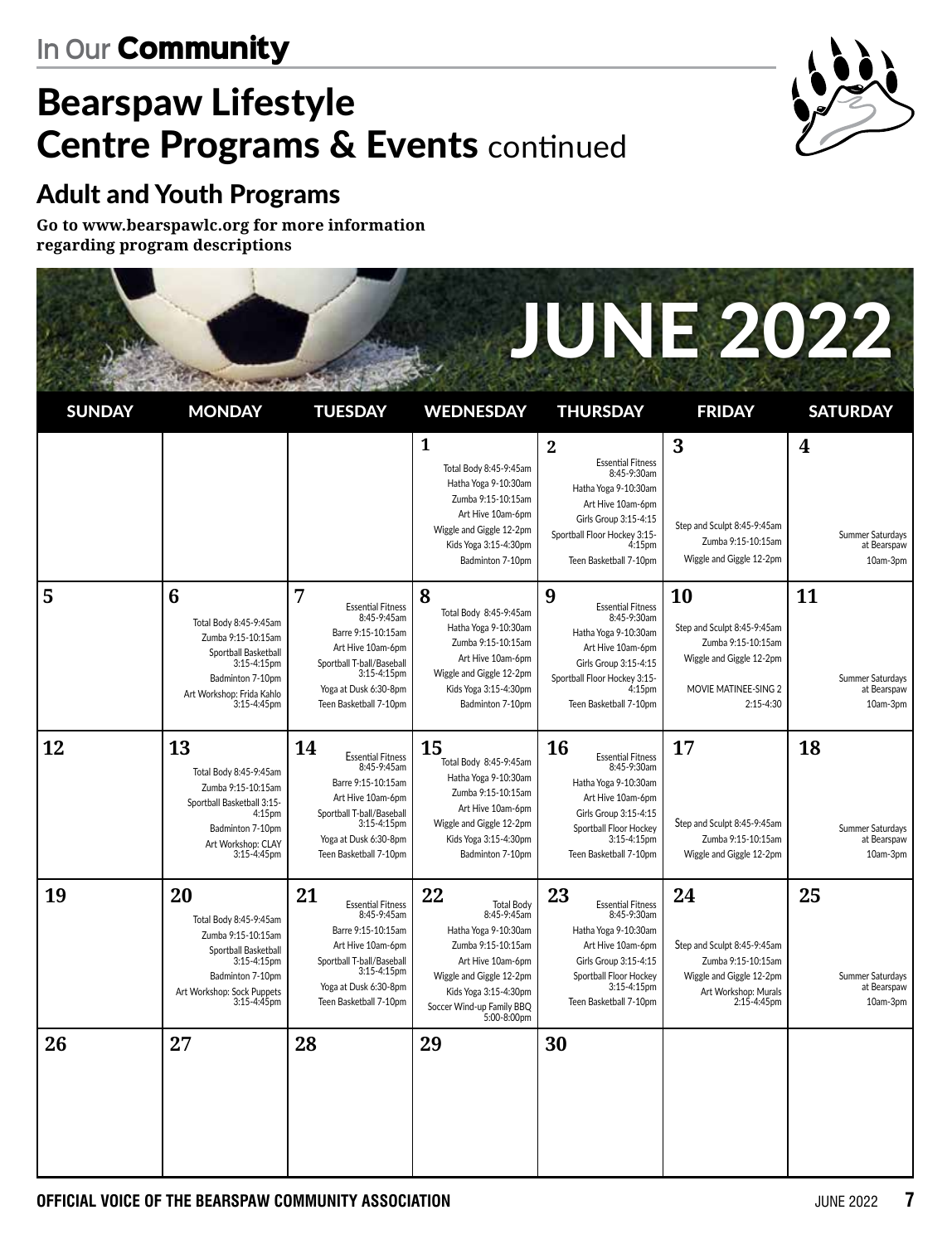# Bearspaw Lifestyle **Centre Programs & Events continued**



### Events

**Movie Matinee-SING 2** Friday, June 10th 2:15-4:30pm \$5 included pop and popcorn

#### **Soccer Wind-up Family Fun BBQ**

Wednesday, June 22nd 5:00-8:00pm

#### **Summer Saturdays at Bearspaw**

10:00am-3:00pm May 28-Oct 1 Vendors & Family FUN

**Kid's Birthday Parties:** Does your child have a birthday coming up? Book your birthday with us! All parties will be 2 hours with a party host/instructor and tables for cake and presents!

#### **Art Birthdays**

- Tie Die T-shirt party \$250 max 10 kids
- Paint Party \$250 max 15 kids
- Sock Puppet Party \$200 max 15 kids

#### **Gym Birthdays**

- Wiggle and Giggle Party with 1 bouncer and toys \$175.00 max 15 kids
- Sports Party (choose from badminton, basketball, soccer, dodgeball, floor hockey or volleyball) - \$250 max 20 kids

#### **Hall Birthdays**

• Black Light Dance Party - \$270 max 20 kids • Glowga Party - \$270 max 20 kids

Call Tara at 403-239-1502 ext 101 for more information on our birthday party packages.

### Membership Levels

We are pleased to offer three membership levels.

#### **Bearspaw Resident Individual - \$25 per year**

Designed to accommodate one Adult aged 18 to 54. Membership access for programs and events will be restricted to the named person on the account.

#### **Bearspaw Resident Family - \$50 per year**

This level of membership covers all individuals residing in a common dwelling. Up to two adults and their dependents. **Bearspaw Resident Senior - \$15 per year** Designed to accommodate one senior aged 55+.

**Looking to book out some space for a wedding, family event, meeting or recreation activity? Maybe BLC is the place for you!**

- Gymnasium \$95/hr
- Banquet Hall \$95/hr (members)
- Banquet Hall \$105/hr (non-members)
- Homestead Room \$45/hr Meeting room \$30/hr
- Dance Studio \$45/hr Upstairs Studio \$45/hr
- Upstairs Meeting Room \$30/hr

Please visit our website for more information or call 403-239-1502 to book your event today!

### Bearspaw Lifestyle Centre Garbage and Recycling

Our location is a Chuck Wagon. Chuck Wagons are mobile recycling bins that act as small-scale transfer sites at specific times and locations.

#### Location

Bearspaw Lifestyles Centre 253220 Bearspaw Road N.W. Between the Lifestyles Centre and school

#### Contact

403-230-1401

#### **Hours**

Wednesday: 1 - 7 p.m.

#### Accepted Items

- Household garbage (1 tag-a-bag ticket per bag)
- Newsprint
- Mixed paper
- Clear glass
- Cardboard
- Plastic
- Metal (small items only)
- Grass and leaves
- Organics, if loose or in paper/compostable bags

#### Notes

You can purchase tag-a-bag tickets at the Chuck Wagon if you pay by cheque.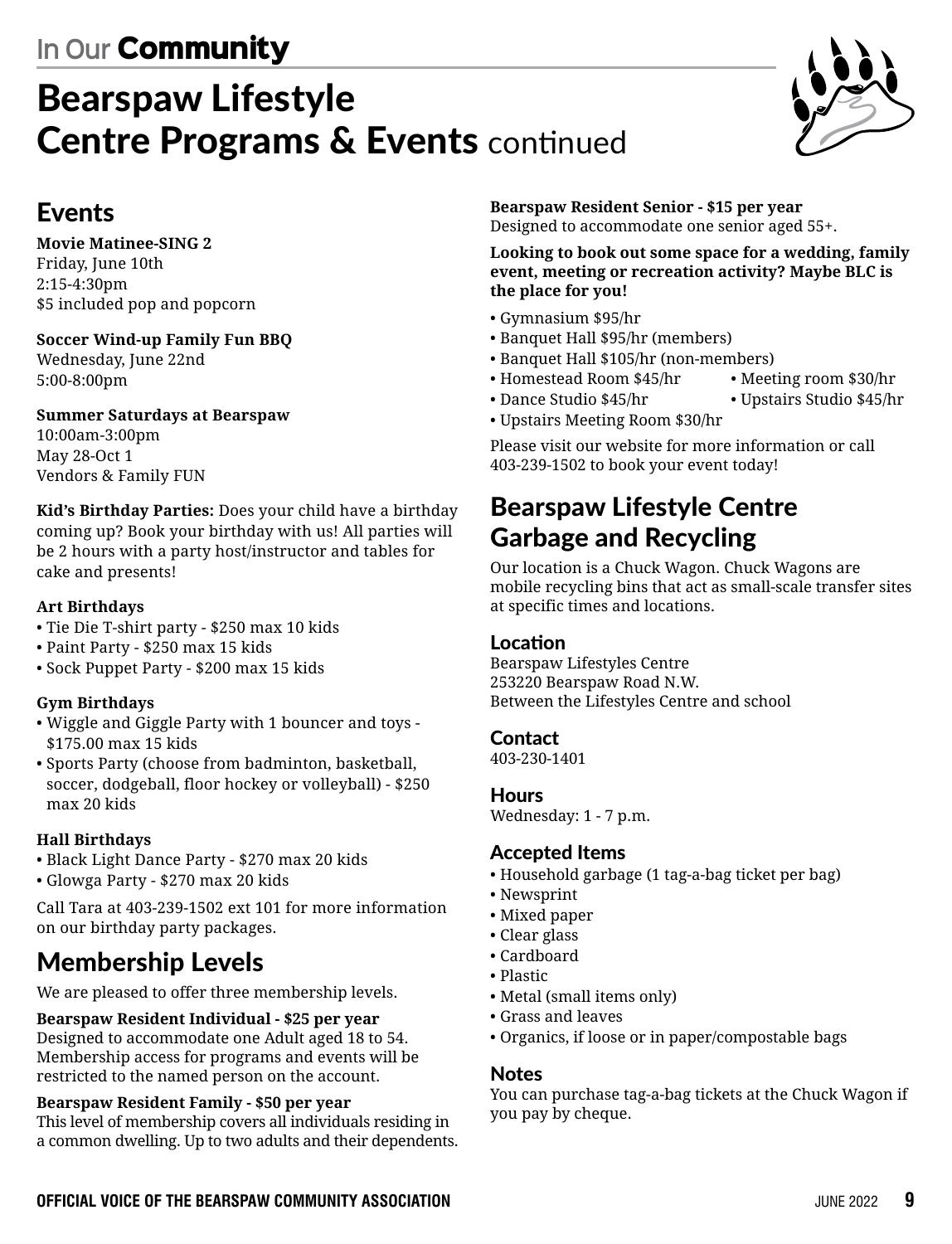# Book Review Nomadland by Jessica Bruder

 $\sum$  one ever hears of these people. They're not newsworthy. They're just poor and barely surviving the 21st century in America. Bruder, journalist and teacher at the Columbia Journalism School, spent three years and drove 15,000 miles criss-crossing the U.S. interviewing a present-day RV society, large and growing.

Many, the product of the 2008 housing bust, gave up, were forced out of, all bricks and motor. Good bye mortgage. They took to the highways, campgrounds and free parking places. They called themselves the vandwellers, not homeless, but houseless. Mostly in their 60's and 70's, they went from one brutal employer to another. The Fitbit of one Amazon low-paid senior showed that she walked 18 miles and climbed 44 flights of stairs in one day! While Amazon, in one day in 2013 made a record \$74.45 billion in sales! At a beet factory they worked freezing 12 hour shifts in dangerous conditions among conveyors, giant tumblers and beets piled as high and wide as two Boeing 747s. Linda, age 64, didn't chose to be houseless. She dreams of building, DIY, her sustainable Earthship, mortgage-free dwelling, to settle down in.

The book won an Award for Literary Reportage and the Discover Award. The New York Times named it both a Notable Book and an Editors' Choice. It has been translated into 24 languages. The movie staring Frances McDormand, not a true rendition of Nomadland, won 2021's Oscar for Best Picture. The real Linda is herself in the movie.

#### *Anna Koutis, Bearspaw Book Club*



# Bearspaw Preschool News

 $J<sup>ell</sup>$ , we did it!  $\boldsymbol{V}$  Another school year is coming to an end. The children and staff had an amazing year together! Even with all the ups and downs of COVID, we are proud to have been able to continue serving families in Bearspaw, Cochrane, Tuscany, Rocky Ridge, Royal Oak, Cochrane and other neighbourhoods in Calgary.



The students have been having a great time learning about bugs (and watching caterpillars turn into butterflies). They also had a visiting mad scientist come to share in their bug discoveries.

With Father's Day this month, the students will make some creative and thoughtful gifts to share with their dads.

Our last day of classes will be June 16 and 17th.

To mark the end of the school year, the three-yearolds will have a Year End Celebration on June 16th at Spray Lakes. We will have a very special Cap and Gown Graduation Ceremony on June 17th to celebrate the children in the four-year-old program who will be moving on to Kindergarten!

We would like to extend a sincere thank-you to all our families for choosing to enroll your children in the Bearspaw Preschool Program and a special thank-you to all the wonderful volunteers for assisting throughout the year.

Bearspaw preschool is still accepting registration for the 2022/2023 school year. Families from all neighborhoods are welcome. Please visit our website www.bearspawpreschool.com for more information or to register.

Follow us on Facebook and Instagram @ bearspawpreschool. Often our social media team will post pictures of the amazing crafts and activities that our students are working on.

**OFFICIAL VOICE OF THE BEARSPAW COMMUNITY ASSOCIATION SUBSEX 10 ACCOUNT 2022 11**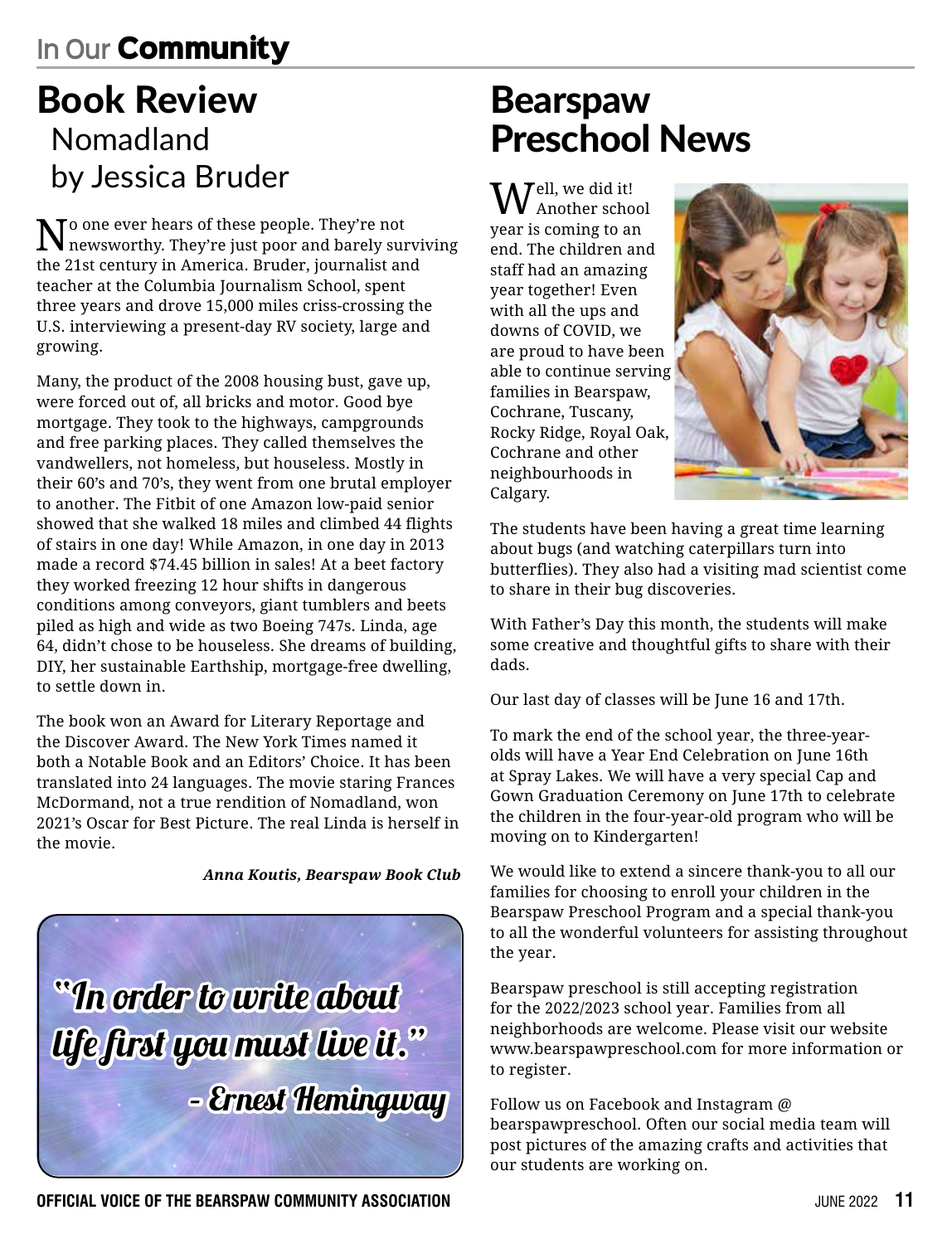# The Chest by Susan Taggart

The spacious chest arrived at last Its gleaming polish shone. Twelve vast drawers, empty and large To her, they all belonged.

At first an item, and then another Plenty of room to spare. She traced the scrolls and leaves of wood Each time she passed it there.

The years went on, and the drawers filled up But more she pressed inside. The drawers were very large, you see So much room for things to hide!

Again, again she filled it up The chest so large and grand. She never once took one thing out But pressed more in by hand.

One day the chest looked worried; But then, that was just in her head. She went about to buy some things To store and keep in its stead.

Time went by, the chest filled up No room for air or mote. She sighed and thought still more can fit No reason to clear things out.

That night the moon was full and bright Its beams on the chest did glimmer. She slept nearby, but didn't know The chest began to shimmer.

A humming sound came from within The chest began to shake. The golden pulls shivered and shook And all began to quake.

Then suddenly, the chest gave up No more could it store or hold. A roaring ripping screech of wood The chest began to unfold.

Treasures, trinkets, clothes and books They flew from deep within. The chest gave up its quest in life The goal was such a burden.

The roaring purr of lacquered wood Went on throughout the night. Until the chest was quiet at last Finally empty at dawn's first light.

The morning came so prettily The sun shone as it will do She came into the room to see The chest. The piles. The truth.

All that she had stored inside Was strewn about the room. The chest stood empty, drawers agape The hollows they did loom.

The chest looked light and airy She traced the scrolls of wood And carefully she shut the drawers And left them as they stood.

She packed the things in boxes And gave them all away. The chest would remain empty As it was on that first day.

# The Origin of Father's Day

The tradition of Father's Day moved to Canada<br>I from the U.S., and is also celebrated on the third Sunday of June.

The idea of a Father's Day celebration originated with Sonora Louise Smart Dodd, a loving daughter from Spokane, Washington—as she per chance listened to a Mother's Day sermon in 1909.

The 27-year-old pondered if there is a day to honor mother then why not for father? She began a rigorous campaign to celebrate Father's Day with the Spokane Ministerial Association and the local Young Men's Christian Association (YMCA) supporting her cause. As a result Spokane celebrated its first Father's Day on June 19, 1910.

Though there was initial hesitation, the idea gained gradual popularity all over the U.S. and Father's Day came to be celebrated in many countries around the world.

*www.fathersdaycelebration.com*